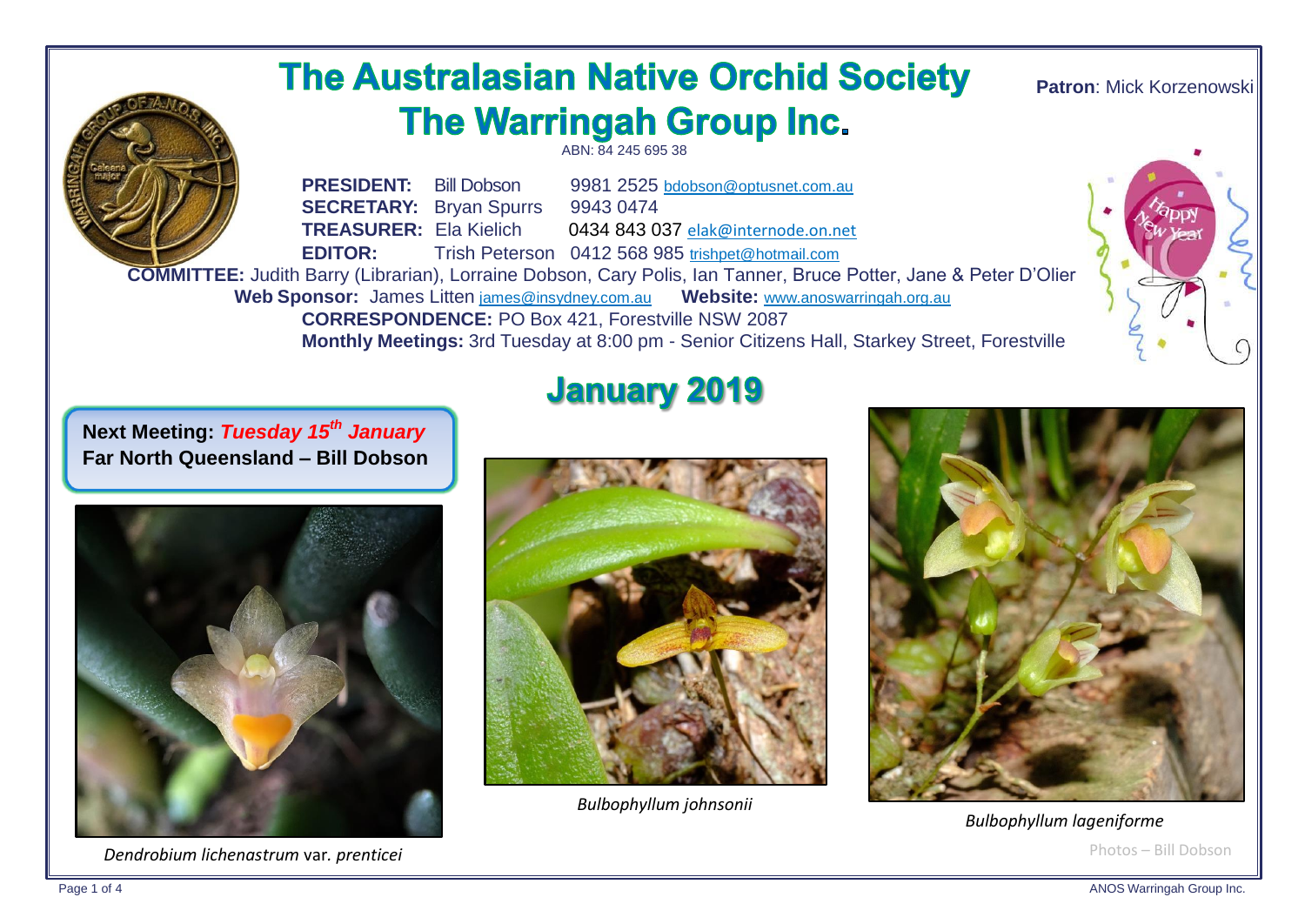**Our Christmas Party Meeting** was held at the Senior Citizens' Hall,

Starkey Street, Forestville on Tuesday 18<sup>th</sup> December 2018.

The meeting was opened at 8.10pm by President Bill Dobson, who welcomed members, visitors and guests.

**Apologies** were accepted from Trevor & Pauline Onslow, Lesley Bromley, Bill Westwood, Murray Corrigan and John McAuley.

**Welcome** to our special guests, Bernard & Marie Britton, Norm & Ann Byron, Kevin & Helen Crocker, Allan & Gloria Cushway, Nick & Helen Gill and Garrie Bromley

The formal structure of the meeting was then suspended and

**Prize Giving** was conducted by Bill and Mick who distributed awards, trophies and plants to members.

Everyone was then invited to enjoy the party.

Following supper, the Monster Raffle was conducted.

At the conclusion of the evening, Bill, on behalf of members thanked all who had contributed to a most enjoyable evening, the supper helpers and members of the committee who have made this a great year. He wished all the compliments of the season and a safe journey home.

**The meeting closed at 9.50pm.**

### **Trophies for 2018**

**Annual Points Score** for all classes at monthly meetings:

|                                                          | David Hemmings |
|----------------------------------------------------------|----------------|
| AOC Trophy - First Flowering Species Seedling            |                |
|                                                          | David Hemmings |
| <b>Australian Native First Flowering Hybrid Seedling</b> |                |
|                                                          | David Hemmings |
| Joan Cook Memorial Trophy - Best Den. kingianum          |                |
|                                                          | G & H Williams |
| Iris Pendle Memorial Trophy - Best Sarcochilus           |                |
|                                                          | David Hemmings |
|                                                          |                |

#### **ANOS Spring Show 2018 Results – Medallions**

| ۰.<br>×<br>I<br>×<br>×<br>۰.<br>$\sim$<br>× |  |  |
|---------------------------------------------|--|--|
|---------------------------------------------|--|--|

| <b>Grand Champion Native Orchid</b>                           | David Hemmings        |
|---------------------------------------------------------------|-----------------------|
| <b>Silver</b>                                                 |                       |
| <b>Champion Australian Native Epiphytic Species</b>           | David Hemmings        |
| <b>Silver</b>                                                 |                       |
| <b>Champion Australian Native Terrestrial Species</b>         | <b>Trish Peterson</b> |
| <b>Silver</b>                                                 |                       |
| <b>Champion Australian Native Hybrid</b>                      | David Hemmings        |
| <b>Silver</b>                                                 |                       |
| Champion Australasian Native Species or Hybrid David Hemmings |                       |
| <b>Bronze</b>                                                 |                       |
| <b>Champion Specimen Native Species</b>                       | David Hemmings        |
| <b>Bronze</b>                                                 |                       |
| <b>Champion Specimen Native Hybrid</b>                        | L & B Dobson          |



 *Calanthe triplicata* – The Christmas Orchid Photo -Trish Peterson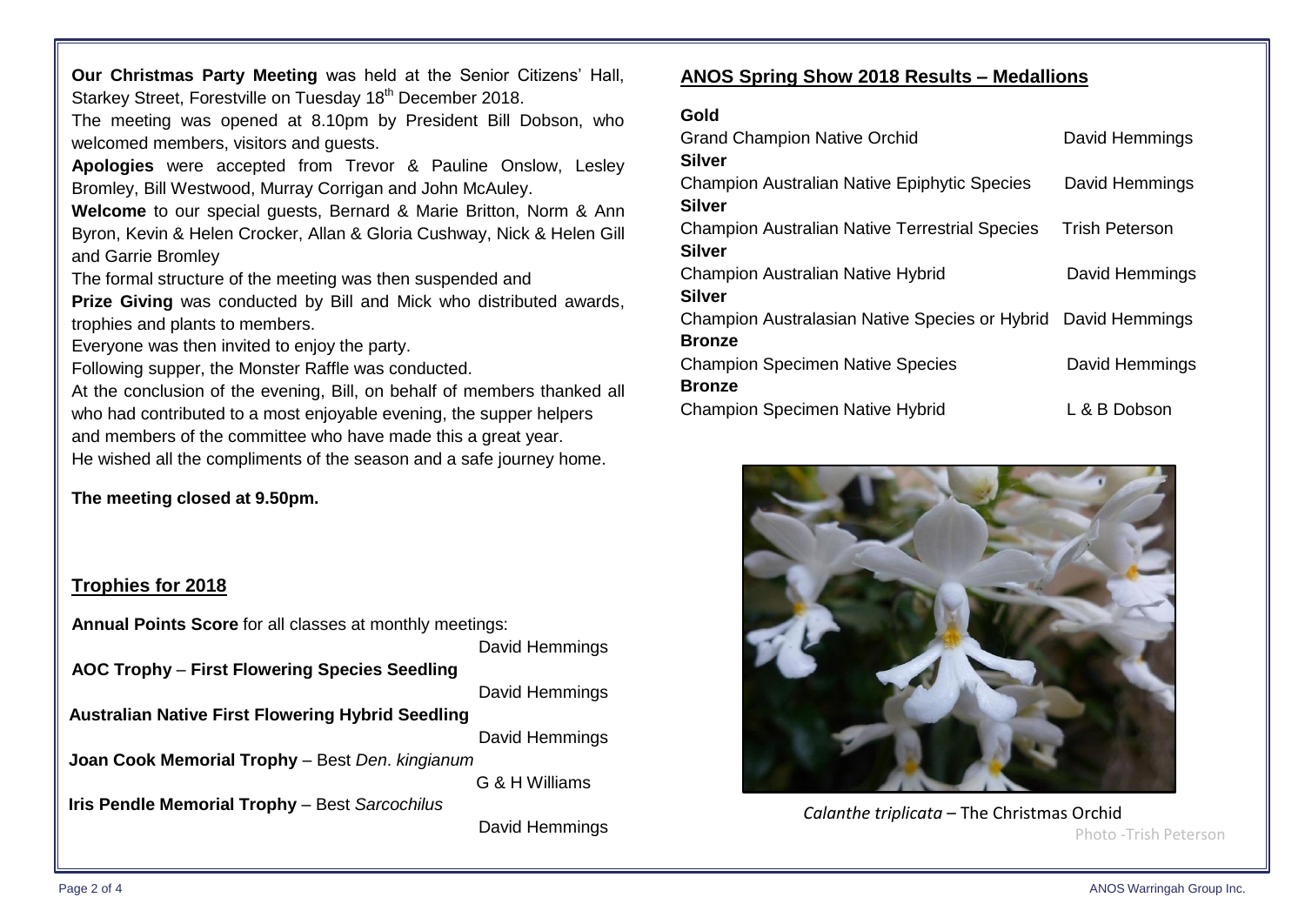### **In my Bushhouse**

So here we are in 2019 and in my bushhouse all things are growing with new shoots coming on all plants.

I have spent some time cleaning up under the benches and removing old leaves. I have applied Blood and Bone to most potted plants and am proceeding with adding Confidor pills to all the potted plants. I have yet to start on the outdoor plants but we continue on.

I am fertilising each week as usual with Peters Excel Finisher at 1.5 grams per litre and this week added 60ml/100litres of Auxinone (Auxinone is a blend of root hormone stimulants and vitamins used to increase early root initiation in plants). Now if you feed your plant more than once a week, divide this application by the number of times fed.

I have encountered Dendrobium beetles and have treated plants with Carbaryl (Bugmaster) 2ml/l and Eco Oil 10ml/l and applied to new growths only; will treat again in 2-3 weeks and continue until the growths have hardened off. Inside the bushhouse there are aphids around so watch and spray - I use Pirimor which is the best available but only available in bulk. Get together and share.

I have treated another load of bark. I do 100 litres at a time. I'm still using Ausgrow bark after 20 years; it doesn't suit everybody but when you're on a good thing stick to it. I sieve it, wash it to stop the composting process, then add the secret ingredients, mainly lime, dolomite, superphosphate, and hoof and horn; rates are here:

2270 gms Hoof and horn or blood meal.

115 gms Potassium sulphate.

1135 gms Single super phosphate.

3400 gms Dolomite lime.

1135 gms Calcium carbonate lime

Sprinkle over the bark when wet and mix in. Anyway I have just split up a large plant that was potted on since 2010 and the bark in the centre was still hard nuggets. There are other barks available and other mixes as well you will have to decide what suits your area and microclimate.

 So just to keep an interest some plants are flowering now: *Dendrobium prenticei, Dockrillia wassellii, Bulbophyllum johnsonii, Bulbophyllum lageniforme, Plectorrhiza tridentata, Cadetia taylori, Sarcochilus ceciliae, Sarcochilus setosus, Liparis nugentiae & Liparis coelogynoides.*

I walked past the Liparis and had to go back down to the bushhouse and have another look. I don't know why we don't see more of these on the benches as both are really beautiful and we grow Bulbophyllum which pretty much all smell like rotting meat, so come on grow some Liparis and put on the benches.

Well that's it for me, I hope that it's the best growing and flowering year for you.

**Bill Dobson**

## **AUSTRALIAN ORCHID NURSERY POPULAR VOTE WINNERS 2018**

- **1 st Place: David Hemmings**
- **2 nd Place: Erik Lielkajis**
- **3 rd Place: Ela Kielich**
	- *Congratulations!!*



*Cadetia taylorii* – Bill Dobson



*Cadetia taylorii* – Trish Peterson